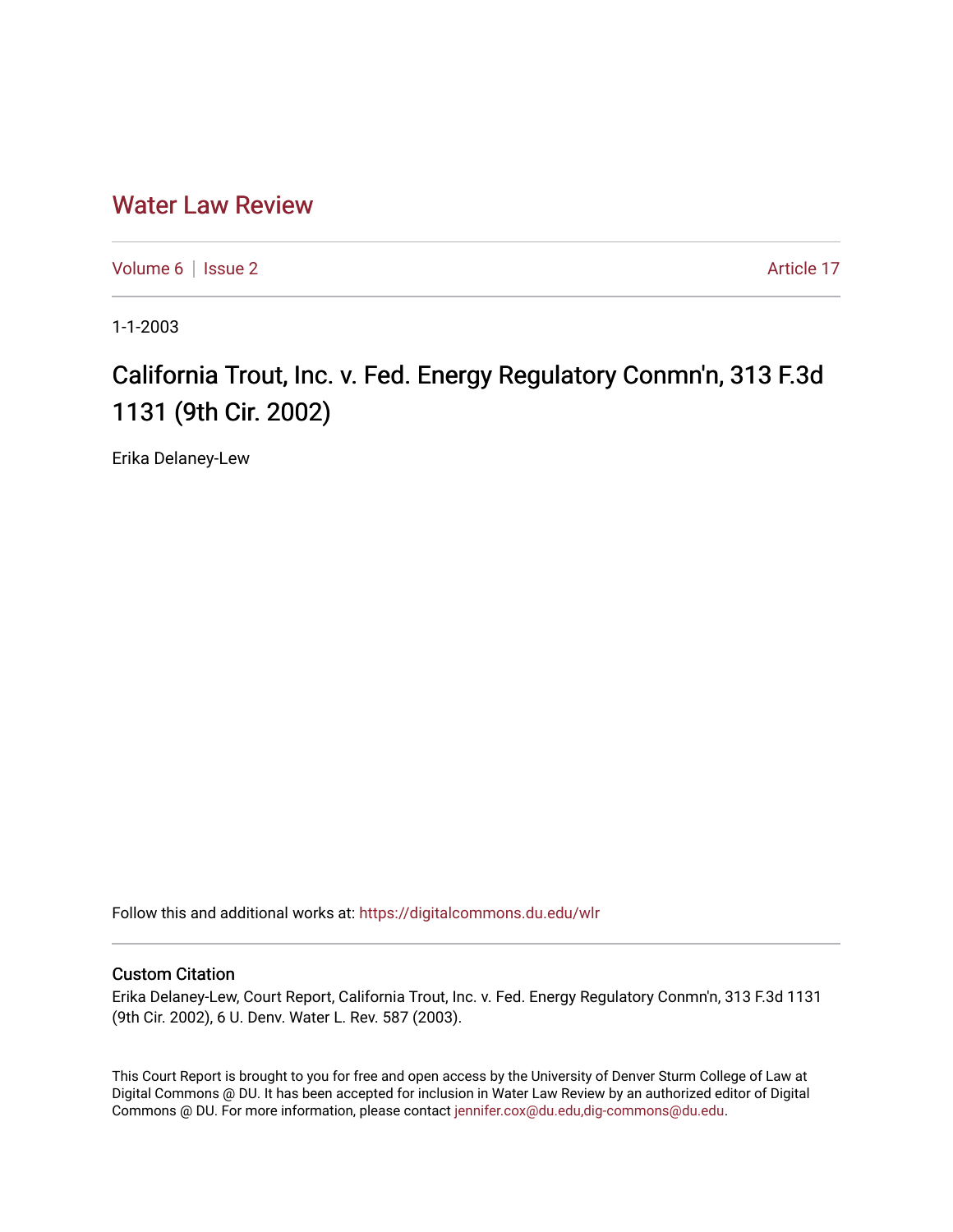construction sites within the purview of the Phase II Rule. They argued that the EPA's use of Census-Bureau data to designate small MS4s lacked a sound basis. The Industry Parties asserted that the EPA failed to establish a correlation between population size and stormwater pollution. The court treated the EPA's designation with great deference. The court denied the Industry Parties' assertion that the EPA must establish the correlation with pinpoint precision. For areas of technical expertise, courts do not require perfect data or studies. The Industry Parties also argued that the EPA's designation of small construction sites between one and five acres as falling under the Phase II Rule lacked sufficient support in the record. Again, the court gave great deference to the EPA on this claim. Under an arbitrary and capricious standard, the court would have reversed only if the EPA relied on factors Congress did not intend for them to consider. The court looked to the record, which contained more than twenty studies of stormwater pollution impacts from small construction sites, and found EPA's designation of small construction sites under the Phase II Rule plausible. Thus, the EPA acted according to the record when designating small construction sites under the Phase II Rule.

*Adriano Martinez*

California Trout, Inc. v. Fed. Energy Regulatory Conmn'n, **313 F.3d** 1131 (9th Cir. 2002) (holding state water quality certification required by the Clean Water Act does not limit federal authority to permit ongoing projects pending relicensing).

California Trout, Inc. ("Trout") petitioned for review of a Federal Energy Regulatory Commission ("FERC") order that denied its request for rehearing and revocation of the annual license for Project 1933, operated by Southern California Edison ("Edison"). At issue was whether FERC acted within its authority when it issued annual licenses to Edison pursuant to the Federal Power Act ("FPA"), though Edison had not received state water quality certification as required by the Clean Water Act ("CWA"). FERC denied this request for rehearing and Trout appealed to the United States Court of Appeals for the Ninth Circuit pursuant to 16 U.S.C. § 8251(b). The court affirmed FERC's denial.

This dispute arose from the 1996 expiration of Edison's fifty-year FPA license for Project 1933 permitting the diversion of water from the lower portion of the Santa Ana River for both water supply and power generation. Edison filed an application for a new license for the project in 1994 and simultaneously requested water quality certification pursuant to the CWA. The state denied water quality certification, but Edison received a temporary suspension through March 2002. After that date Edison filed a new application for water quality certification.